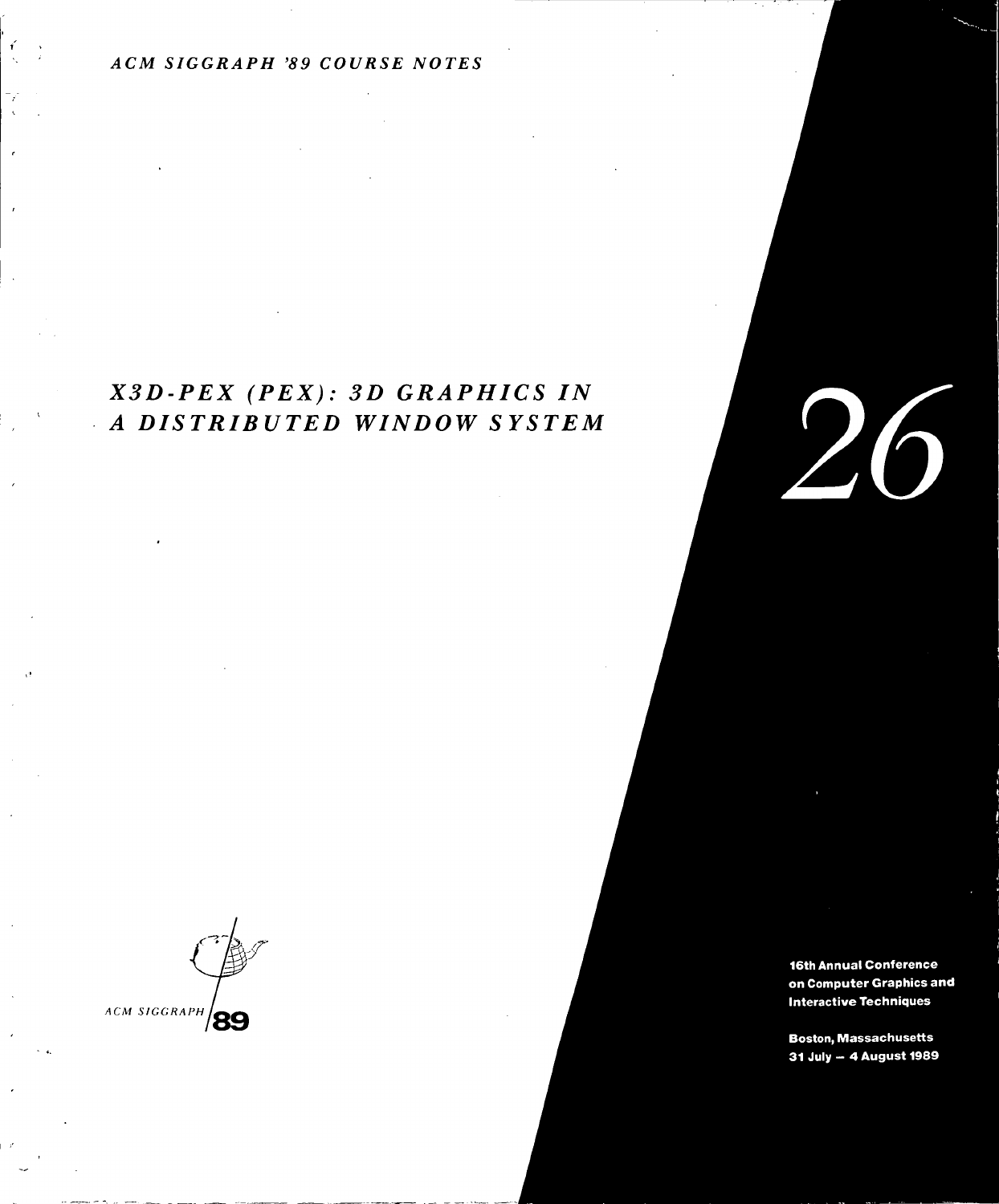# X3D-PEX (PEX): THREE-DIMENSIONAL GRAPHICS IN A DISTRIBUTED WINDOW **SYSTEM**

### **COURSE #26**

#### **CHAIR:**

**Marty Hess** Sun Microsystems, Inc.

#### **SPEAKERS:**

**Eileen McGinnis** Sun Microsystems, Inc.

**KenGarnett** Unicad, Inc.

**DavePlunkett** Solbourne Computer, Inc.

**David Rosenthal** Sun Microsystems, Inc.

**Randi Rost Digital Equipment Corporation** 



Beston, Massachusetts 31 July - 4 August 1989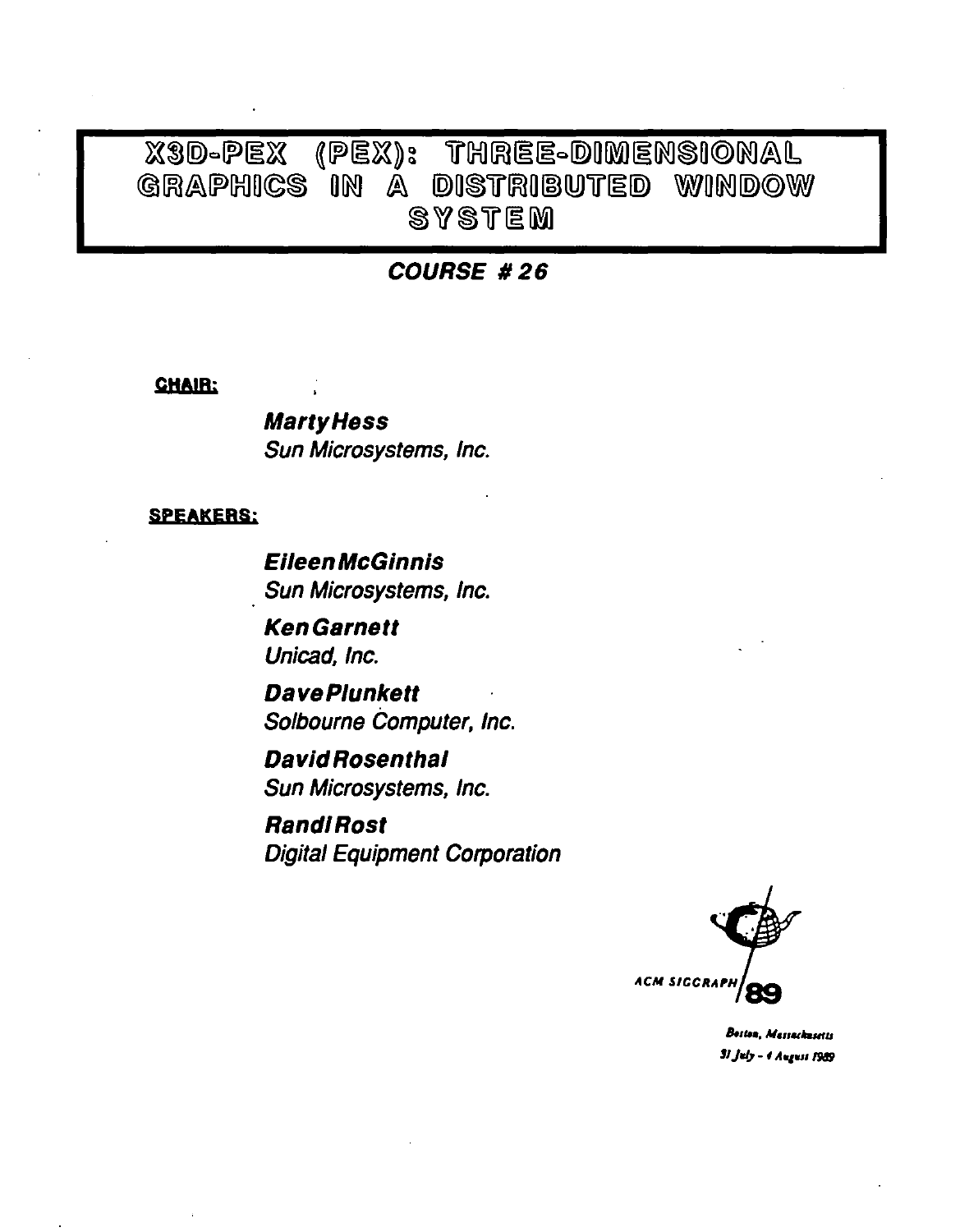# **PEX Introduction and Overview**

Version 3.20 10-October-1988

Randl J. Rost Digital Equipment Corporation Workstation Systems Engineering

Additional Contributors:

Jeffrey Friedberg Digital Equipment Corp. Marty Hess Sun Microsystems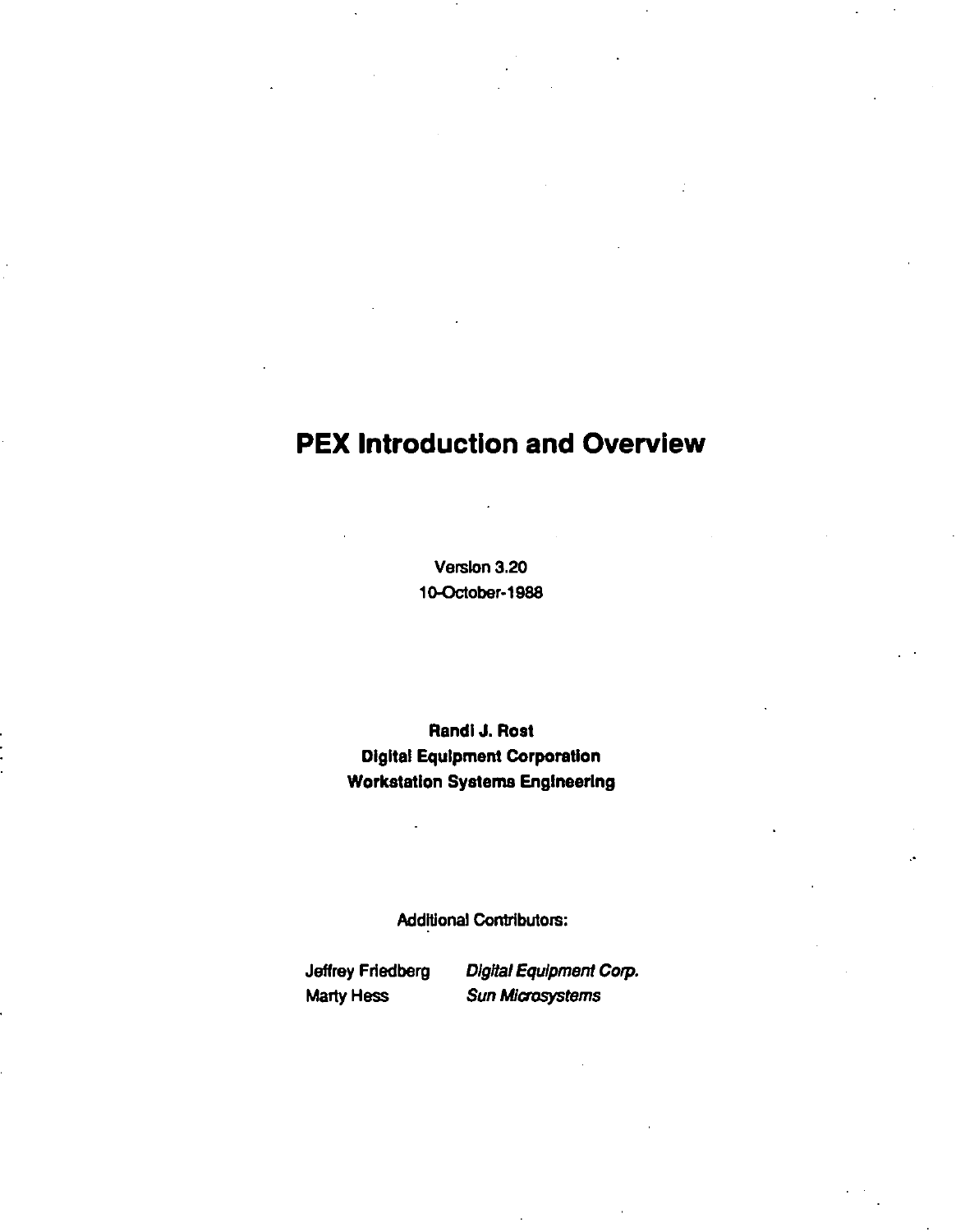#### Copyright  $\Phi$  1987, 1988. Massachussetts Institute of Technology All rights reserved.

 $\ddot{\phantom{a}}$ 

 $\mathbf{u} = \mathbf{u}$  .

Permission to use, copy, modify, and distribute this document for any purpose and without fee is hereby granted, provided that the above copyright notice appear in all copies and that both that copyright notice and this pennission notice are retained, and that the name of M.I.T. not be used in advenising or publicity penaining to this document without specific, written prior permission. M,I.T. makes no representations about the suitability of this document or the interface defined in this document for any purpose. It is provided "as is" without express or implied warranty.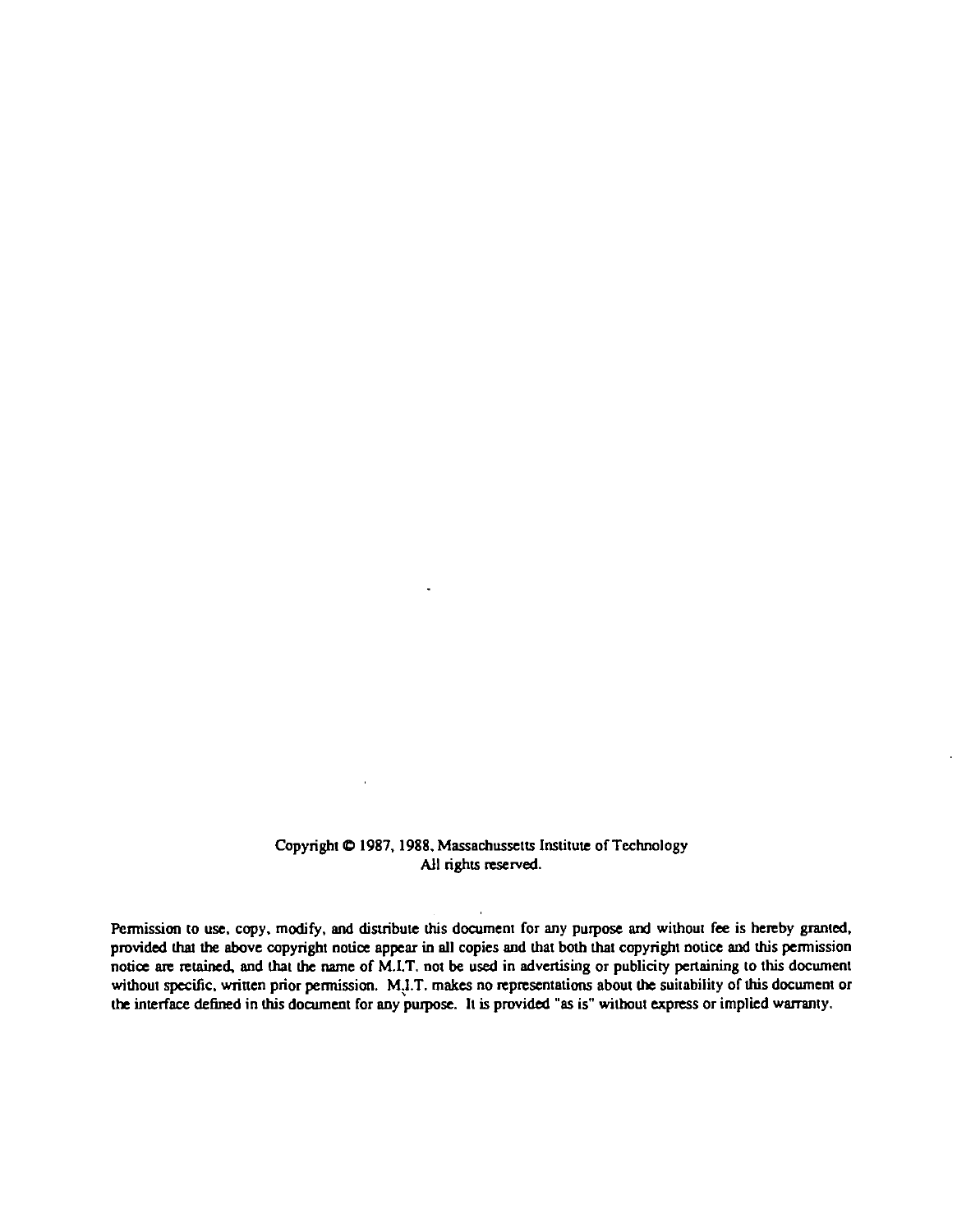## **Disclaimer:**

This document has not been thoroughly reviewed by the PEX Architecture Team. I have attempted to document at a higher level the current consciousness lhal defines the PEX extension. Due to a lack of a proper review cycle within the PEX Architecture Team, this document may still contain material where differences of imerpretation exist. Nevertheless. I am releasing it at this point because the Architecture Team believes that the majority of information is correct, and that it is more important to make this document available to the public immediately than to hold it up for a thorough Architecture Team review cycle. It is anticipated that this document will eventually be 'blessed" by the PEX Architecture Team. The PEX Protocol Specification and Encoding Document curremly comprise the definition of the PEX extension. It is hoped that over time, all necessary semantics described herein but absent from the current PEX protocol document will be added to the protocol definition. Alternatively, at some point this document may get Architecture Team approval as pan of the definition of the PEX extension. Until then. this document should not be construed to be a definition of the PEX extension, but as an aid to understanding it.

> Randi J. Rost Digital Equipment Corporation Workstation Systems Engineering 29-Apr-I 988